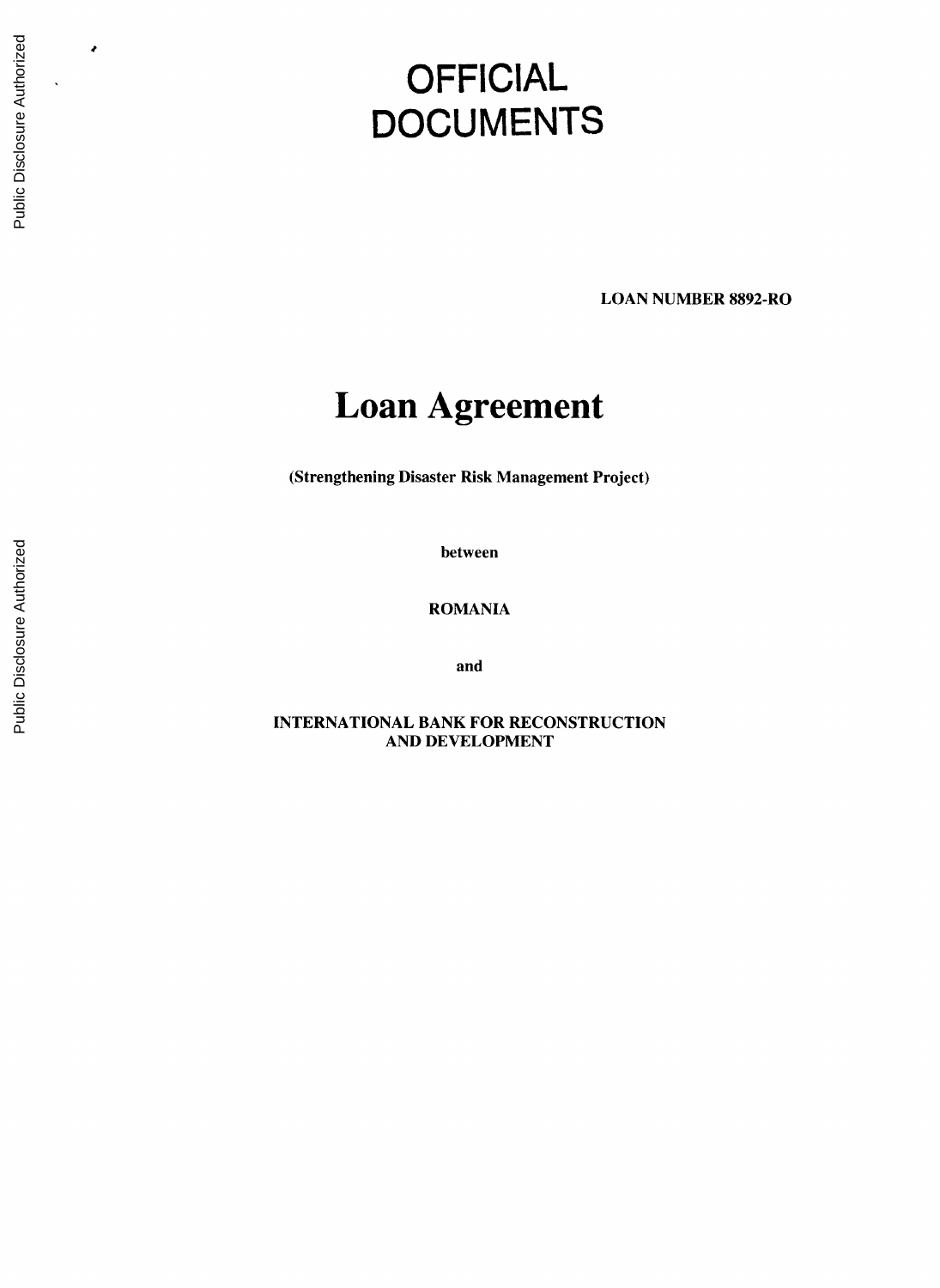#### **LOAN AGREEMENT**

 $\lambda$ 

 $\Delta$ 

**AGREEMENT** dated as of the Signature Date between ROMANIA ("Borrower") and **INTERNATIONAL** BANK FOR **RECONSTRUCTION AND DEVELOPMENT** ("Bank"). The Borrower and the Bank hereby agree as follows:

## **ARTICLE I - GENERAL CONDITIONS; DEFINITIONS**

- **1.01.** The General Conditions (as defined in the Appendix to this Agreement) apply to and form part of this Agreement.
- 1.02. Unless the context requires otherwise, the capitalized terms used in this Agreement have the meanings ascribed to them in the General Conditions or in the Appendix to this Agreement.

#### **ARTICLE II - LOAN**

- 2.01. The Bank agrees to lend to the Borrower the amount of **fifty** million euro **(C50,000,000),** as such amount may be converted from time to time through a Currency Conversion ("Loan"), to assist in financing the project described in Schedule 1 to this Agreement ("Project").
- 2.02. The Borrower may withdraw the proceeds of the Loan in accordance with Section **III** of Schedule 2 to this Agreement.
- **2.03.** The Front-end Fee is one quarter of one percent **(0.25%)** of the Loan amount.
- 2.04. The Commitment Charge is one quarter of one percent **(0.25%)** per annum on the Unwithdrawn Loan Balance.
- **2.05.** The interest rate is the Reference Rate plus the Fixed Spread or such rate as may apply following a Conversion; subject to Section 3.02(e) of the General Conditions.
- **2.06.** The Payment Dates are May **I** and November **I** in each year.
- **2.07.** The principal amount of the Loan shall be repaid in accordance with Schedule **3** to this Agreement.

## **ARTICLE III - PROJECT**

*3.01.* The Borrower declares its commitment to the objectives of the Project. To this end, the Borrower shall carry out the Project, in accordance with the provisions of Article V of the General Conditions and Schedule 2 to this Agreement.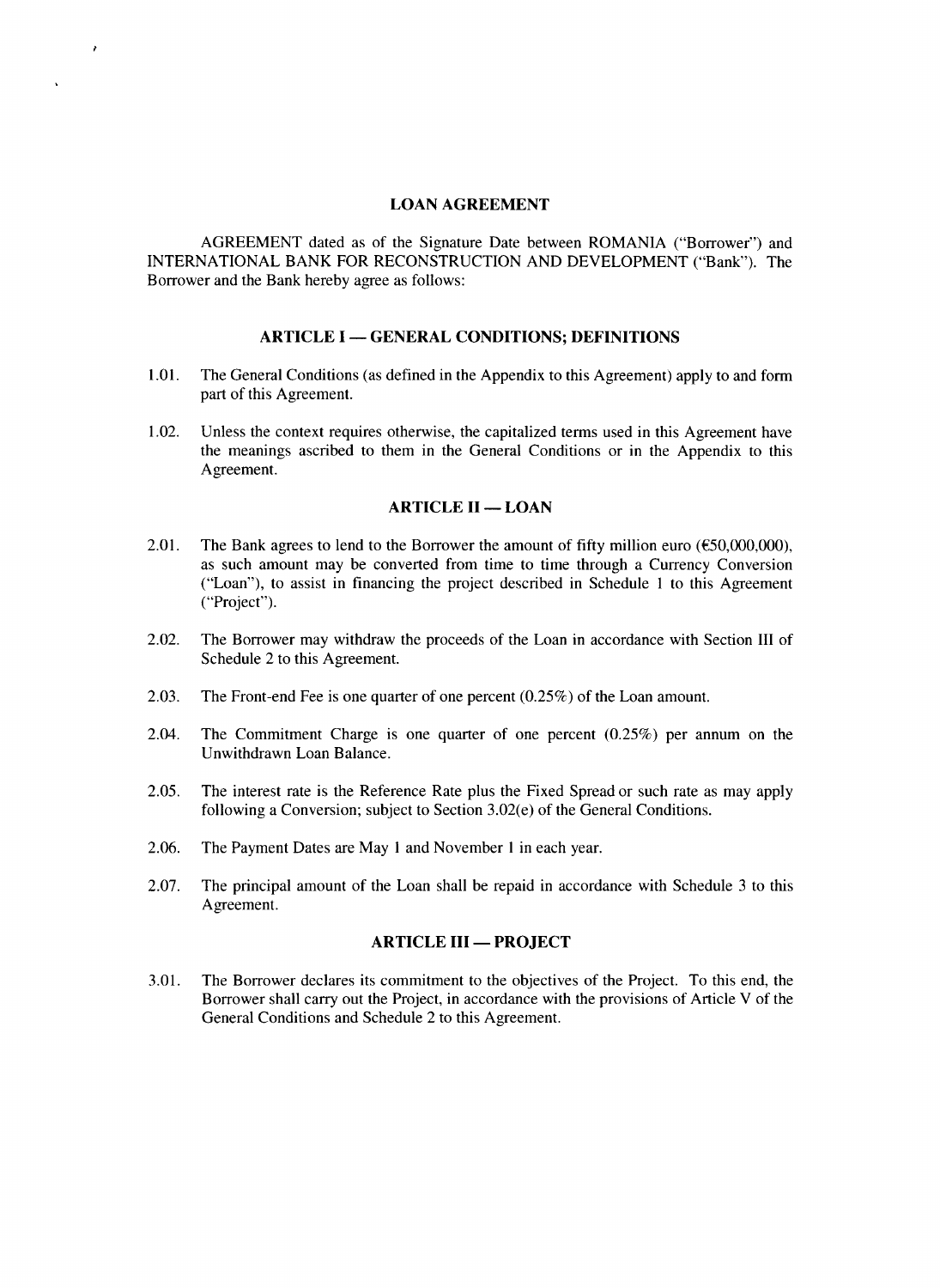## **ARTICLE IV - EFFECTIVENESS**

4.01. The Effectiveness Deadline is the date one hundred and **fifty** days *(150)* days after the Signature Date.

## **ARTICLE V - REPRESENTATIVE; ADDRESSES**

- **5.01.** The Borrower's Representative is the Minister of Public Finance or his/her successor thereof.
- **5.02.** For purposes of Section **10.01** of the General Conditions the Borrower's address is:

Ministry of Public Finance **16** Libertatii Boulevard, district **5** Bucharest, **05 07 06** Romania

Facsimile:

 $\ddot{\phantom{1}}$ 

 $\mathcal{L}$ 

**40213126792**

*5.03.* For purposes of Section **10.01** of the General Conditions the Bank's address is:

International Bank for Reconstruction and Development **1818** H Street, N.W. Washington, **D.C.** 20433 United States of America

Facsimile:

**1-202-477-6391**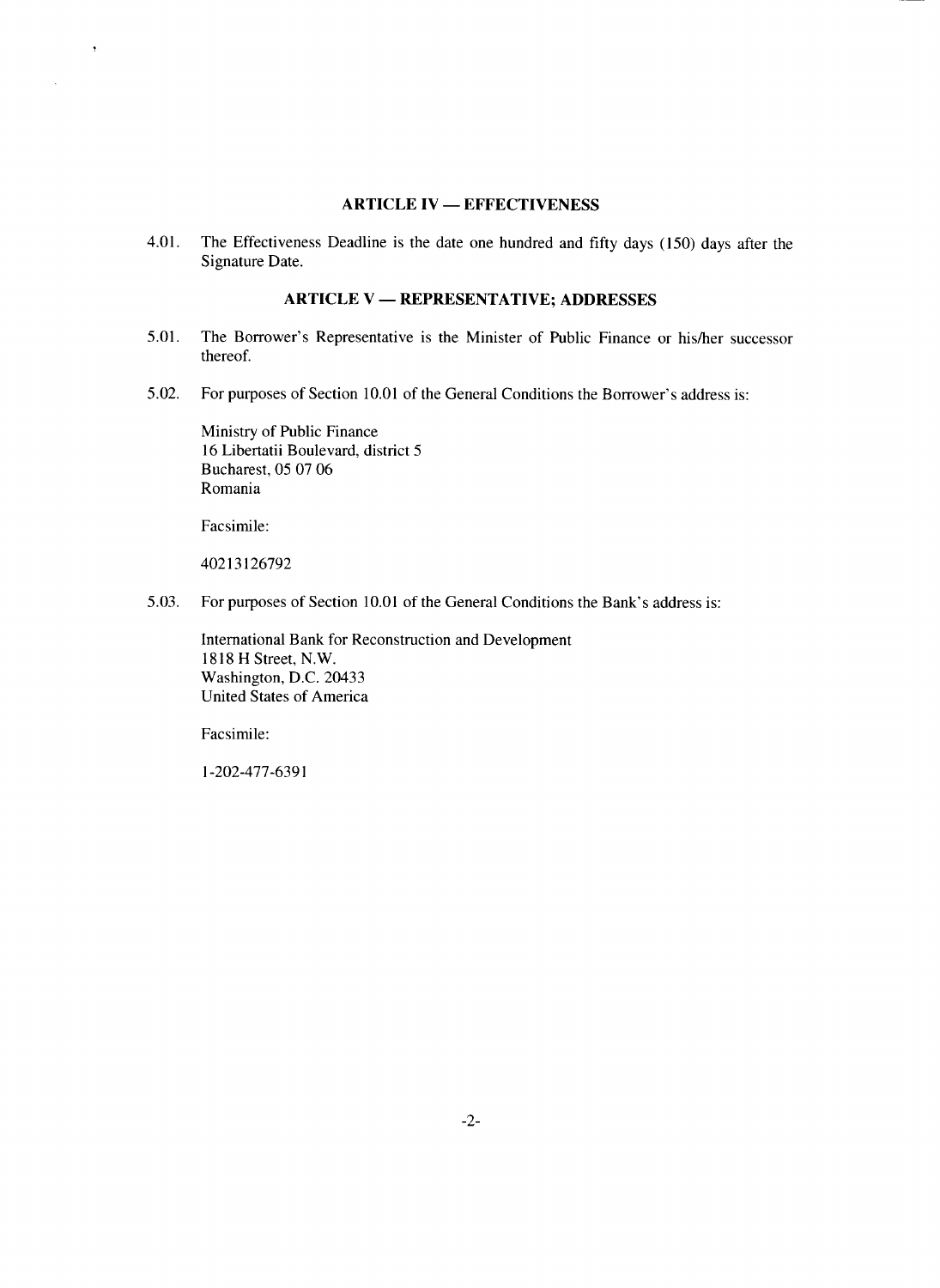AGREED as of the Signature Date.

ROMANIA **By** Authorized Representative Name: CUGGN DRLANDD TEODOROVICI Title:  $\frac{14.767 \times 10^{-4} \text{ J}}{10^{4} \text{ J}}$ Date: 04. 0

## **INTERNATIONAL** BANK FOR **RECONSTRUCTION AND DEVELOPMENT**

**By**

Authorized Representative  $Name 74714N4 PROSKURYAK0 V4$ Title: COUNTRY MANAGER Date: 01.08.218 (August1, 2018)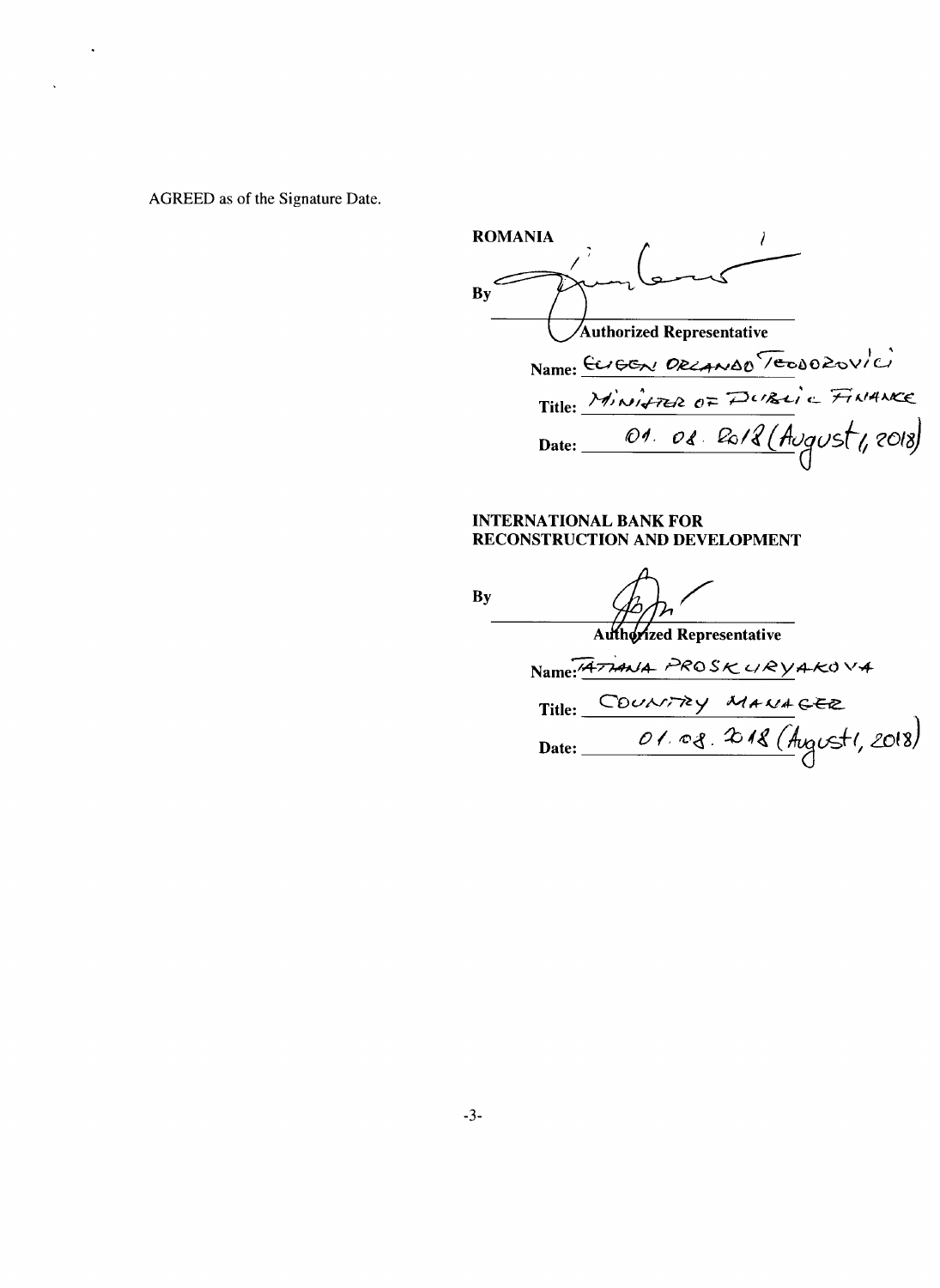## **SCHEDULE 1**

## **Project Description**

The objective of the Project is to enhance the resilience of critical disaster and emergency response infrastructure and to strengthen the Borrower's institutional capacities in disaster risk reduction and climate change adaptation.

The Project consists of the following parts:

 $\ddot{\phantom{a}}$ 

#### **Part 1: Improving seismic resilience of disaster and emergency response infrastructure**

<sup>1</sup>**.** Provision of support to improve the seismic safety and disaster resilience of prioritized critical disaster and emergency response facilities, through investments in structural strengthening and rehabilitation of existing building infrastructure, and/or construction of new buildings to ensure that these critical buildings are fully operational before, during and after disasters such as earthquakes, floods, storms, extreme weather events, **by** considering the resilience of the buildings and critical systems, such as back up energy, water and communications systems.

Upgrades will also include: (a) improvements in energy efficiency and building functionality; **(b)** support universal access; and (c) facilitate equal access and use of these buildings both for men and women.

This component will cover all goods, works and consulting services associated with, among others, the technical surveys, energy efficiency audits, feasibility studies (including relevant documentation), design, authorizations and permits, designer consultant services during execution of works and site supervision needed to carry out this component.

2. Provision of support, through the provision of goods and consulting services, nonconsulting services to develop and carry out of communication, awareness raising and dissemination activities associated with the renovation of buildings, including informational meetings to staff and volunteers using the building and surrounding communities.

## **Part** 2: Enhancing institutional capacity for risk reduction investment planning

<sup>1</sup>**.** Provision of support, through the provision of goods, consulting services and nonconsulting services to **DES** and **GIES** to enable risk-informed capital investment planning and support accelerated risk reduction interventions in emergency and disaster response buildings.

The activities will include:

(a) Improving and updating the Ro-Risk platform through preparation and use of higher resolution data, improved vulnerability modeling and developing more robust data on the financial and economic impacts of disasters;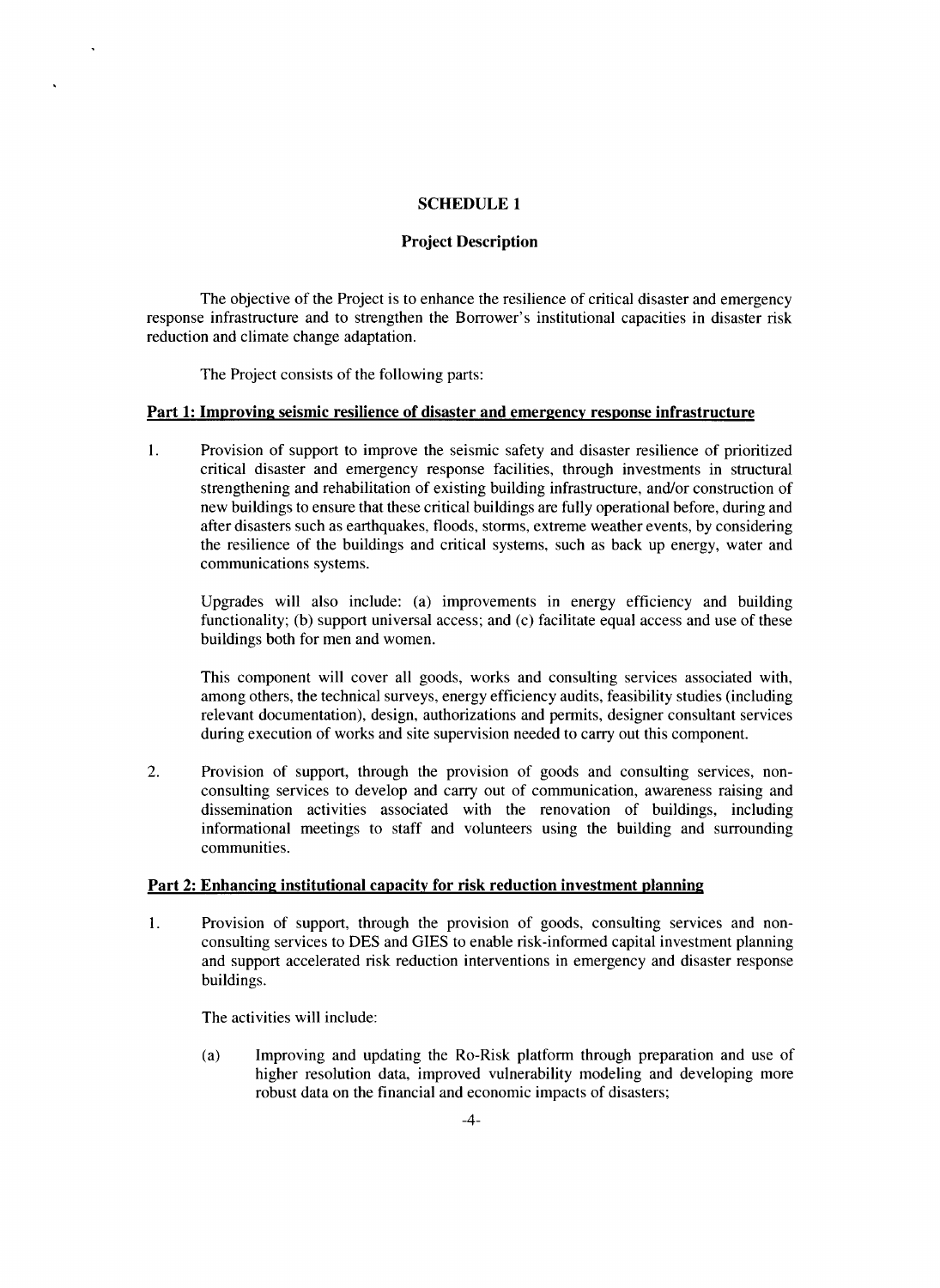- **(b)** Develop a package of evidence-based priority investments to enhance the resilience of emergency and disaster response facilities under **GIES;** and
- **(c)** Conducting national workshops, trainings, and public awareness campaigns for disaster risk management in Romania.

#### **Part 3: Project Management**

 $\ddot{\phantom{a}}$ 

 $\bar{\mathbf{v}}$ 

- <sup>1</sup>**.** Support to the **PIU** for the overall day-to-day implementation of the Project including procurement, financial management, monitoring, and evaluation, safeguards and technical oversight, through the provision of goods, consultants' services, Training and Operating Costs, including audit.
- 2. Support to the **PCU** for the overall monitoring, reporting and coordination of the Project through the provision of goods, consultants' services, Training and Operating Costs.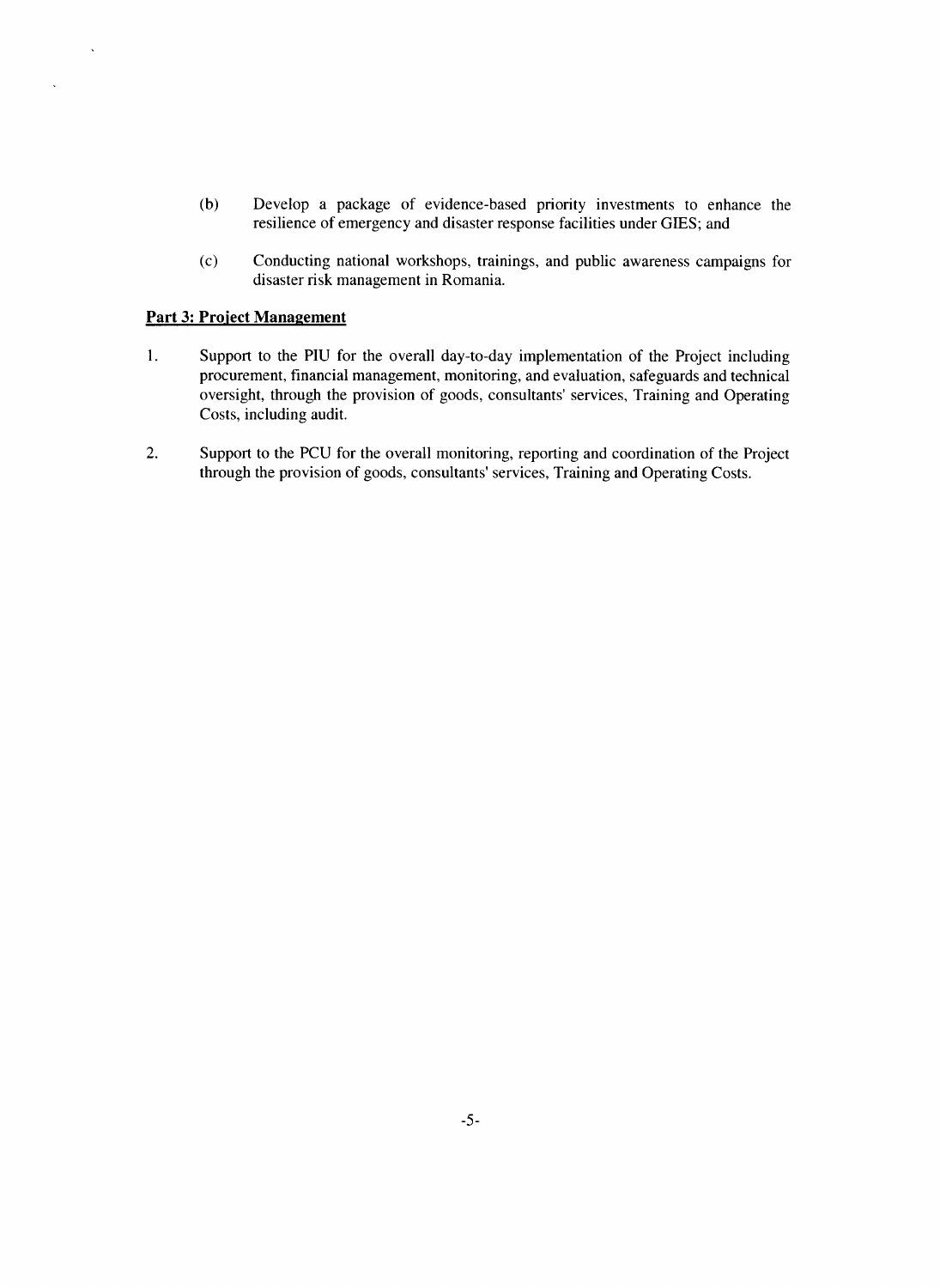## **SCHEDULE 2**

## **Project Execution**

## **Section I. Implementation Arrangements**

#### **A. Institutional Arrangements.**

- **1. Without limitation to the provisions of Article** IV of the General Conditions, and except as the Borrower shall otherwise agree, the Borrower shall, through **GIES,** maintain at all times during the implementation of the Project, a **PIU** within **GIES,** with composition, resources, terms of reference and functions acceptable to the Bank. The **PIU** shall be responsible for the procurement, financial management, day to day monitoring and evaluation and safeguards compliance under the Project.
- 2. Without limitation to the provisions of Article IV of the General Conditions, and except as the Borrower shall otherwise agree, the Borrower shall, through MOIA, maintain at all times during the implementation of the Project, a **PCU** within **DES** with composition, resources, terms of reference and functions acceptable to the Bank. The **PCU** shall be responsible for overall monitoring, reporting to the Bank, and strategic coordination with the Bank and Ministry of Public Finance under the Project.

#### B. **Project Operations Manual.**

- 1. The Borrower, through MOIA and **GIES,** shall implement the Project in accordance with a Project Operations Manual ("POM"), in form and substance satisfactory to the Bank, that sets out the operational and administrative procedures and requirements for Project implementation.
- 2. The POM may not be assigned, amended, abrogated or waived, or permitted to be assigned, amended, abrogated or waived, or any provision thereof, in a manner which, in the opinion of the Bank, may materially and adversely affect the implementation of the Project. The POM may only be amended in consultation with, and after approval of, the Bank. In case of any conflict between the terms of the POM and those of this Agreement, the terms of this Agreement shall prevail.

## **C.** Safeguards.

- 1. The Borrower through **GIES** shall, ensure that the Project is carried out with due regard to appropriate health, safety, social, and environmental standards and practices, and in accordance with the Safeguards Instruments.
- 2. The Borrower, through GIES shall ensure that the obligation to comply with the relevant Safeguards Instruments is incorporated: (a) in the contracts, through **GIES,** and the relevant contractor(s) and any entity (including any engineer) supervising the Project's civil works; and (b) in the contracts between the relevant contractor(s) and the contractors' subcontractors.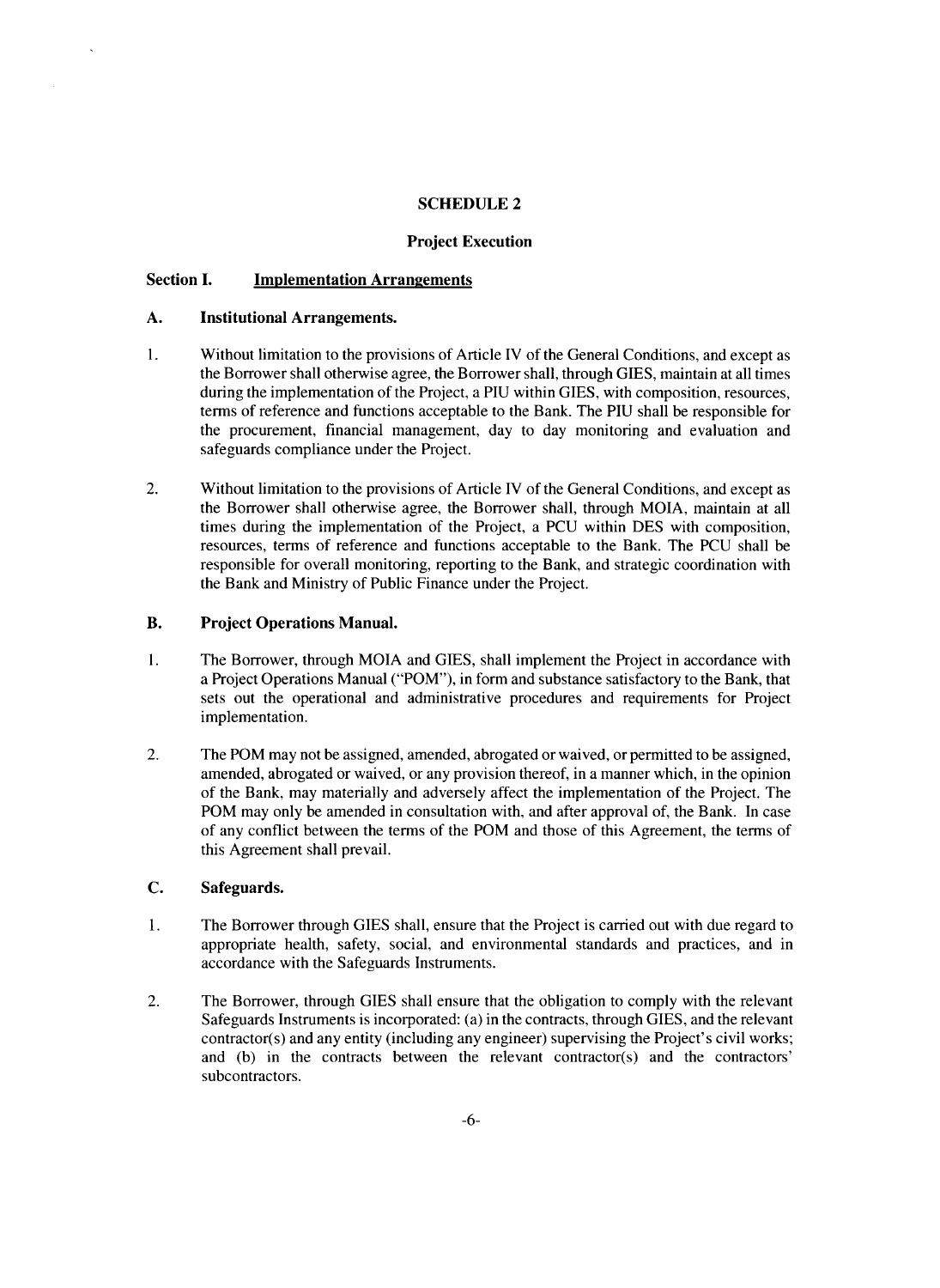- *3.* The Borrower, through **GIES,** shall ensure that prior to the carrying out of works under the Project:
	- (a) carry out site-specific **EIA** and **ESMP,** under terms of reference acceptable to the Bank, for the relevant works;
	- **(b)** prepare, consult and disclose respective site-specific ESMPs in a manner acceptable to the Bank and as set forth in the **ESMF;** and
	- **(c)** before issuing bidding documents for any works contract, prepare and submit to the Bank for its approval the relevant ESMPs in form and substance satisfactory to the Bank.
- 4. The Borrower, through **GIES,** shall ensure that: (a) all consultancies related to technical assistance, design and capacity building under the Project, the application of whose results could have environmental, social and health and safety implications, shall only be undertaken pursuant to terms of reference reviewed and found satisfactory **by** the Bank; and **(b)** such terms of reference shall require the technical assistance, design and capacity building activities to take into account the requirements of the applicable Bank Safeguards Policies and **EHS** Guidelines.
- **5.** Except as the Bank shall otherwise agree, the Borrower, through **GIES,** shall ensure, and cause to ensure, that none of the provisions of the Safeguard Instruments is abrogated, amended, repealed, suspended or waived. In case of any inconsistencies between the provisions of any of the Safeguard Instruments and the provisions of this Agreement, the provisions of this Agreement shall prevail.
- **6.** The Borrower, through **GIES,** shall maintain, throughout Project implementation, and publicize the availability of a grievance redress mechanism, in form and substance satisfactory to the Bank, to hear and determine fairly and in good faith all complaints raised in relation to the Project, and take all measures necessary to implement the determinations made **by** such mechanism in a manner satisfactory to the Bank.

#### Section **II. Project Monitoring Reporting and Evaluation**

- <sup>1</sup>**.** The Borrower, through MOIA, shall furnish to the Bank each Project Report not later than one month after the end of each calendar semester, covering the calendar semester.
- 2. Without limitation upon its other reporting obligations under this Agreement, the Borrower, through MOIA and **GIES,** shall:
	- (a) take all measures necessary on its part to regularly collect, compile, and submit to the Bank, as part of the Project Reports, and promptly in a separate report whenever the Bank may require, information on the status of compliance with the Safeguards Instruments. Such information shall include: (i) measures taken in furtherance of the Safeguards Instruments; (ii) conditions, if any, which interfere or threaten to interfere with the smooth implementation of the Safeguards Instruments; and (iii) remedial measures taken or required to be taken to address such conditions;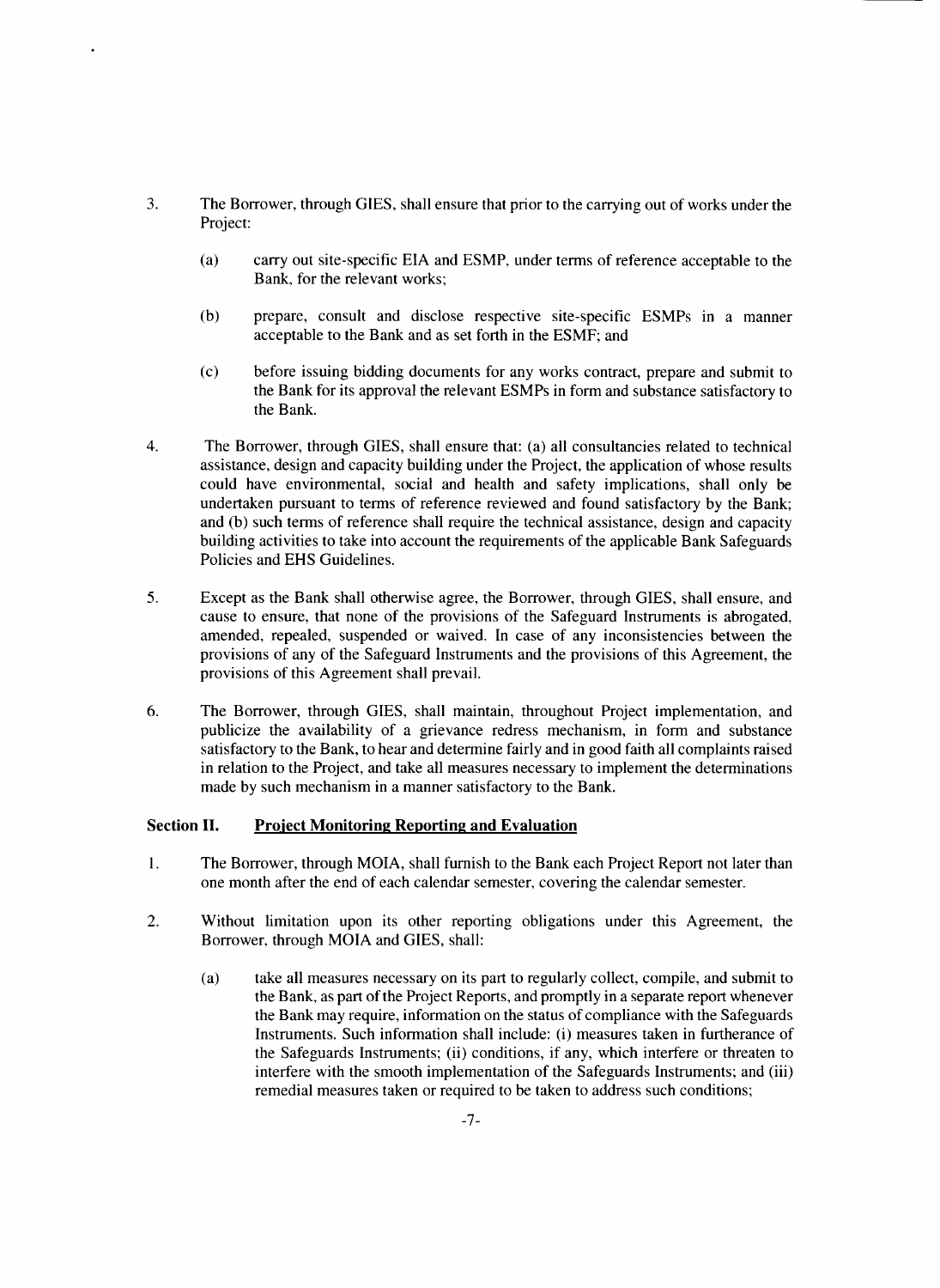- **(b)** promptly furnish to the Bank a copy of each progress report prepared and submitted **by** any entity (including any engineer) supervising the Project's civil works, the Project's contractors and/or subcontractors; and
- (c) promptly upon receipt, shall furnish to the Bank any notification received from any entity (including any engineer) supervising the Project's civil works, the Project's contractors and/or subcontractors regarding any incident that have might occurred during Project implementation.

## Section **III. Withdrawal of Loan Proceeds**

## **A. General.**

٠

Without limitation upon the provisions of Article II of the General Conditions and in accordance with the Disbursement and Financial Information Letter, the Borrower may withdraw the proceeds of the Loan to finance Eligible Expenditures; in the amount allocated and, if applicable, up to the percentage set forth against each Category of the following table:

| Category                                                                                                                              | <b>Amount of the Loan</b><br><b>Allocated</b><br>(expressed in Euro) | <b>Percentage of Expenditures</b><br>to be financed<br>(inclusive of Taxes) |
|---------------------------------------------------------------------------------------------------------------------------------------|----------------------------------------------------------------------|-----------------------------------------------------------------------------|
| $(1)$ Goods, works, non-<br>consulting services,<br>consulting services (including<br>audits), Training and<br><b>Operating Costs</b> | 50,000,000                                                           | 100%                                                                        |
| <b>TOTAL AMOUNT</b>                                                                                                                   | 50,000,000                                                           |                                                                             |

## B. Withdrawal Conditions; Withdrawal Period.

- 1. Notwithstanding the provisions of Part **A** above, no withdrawal shall be made for payments made prior to the Signature Date.
- 2. The Closing Date is December **31,** 2024.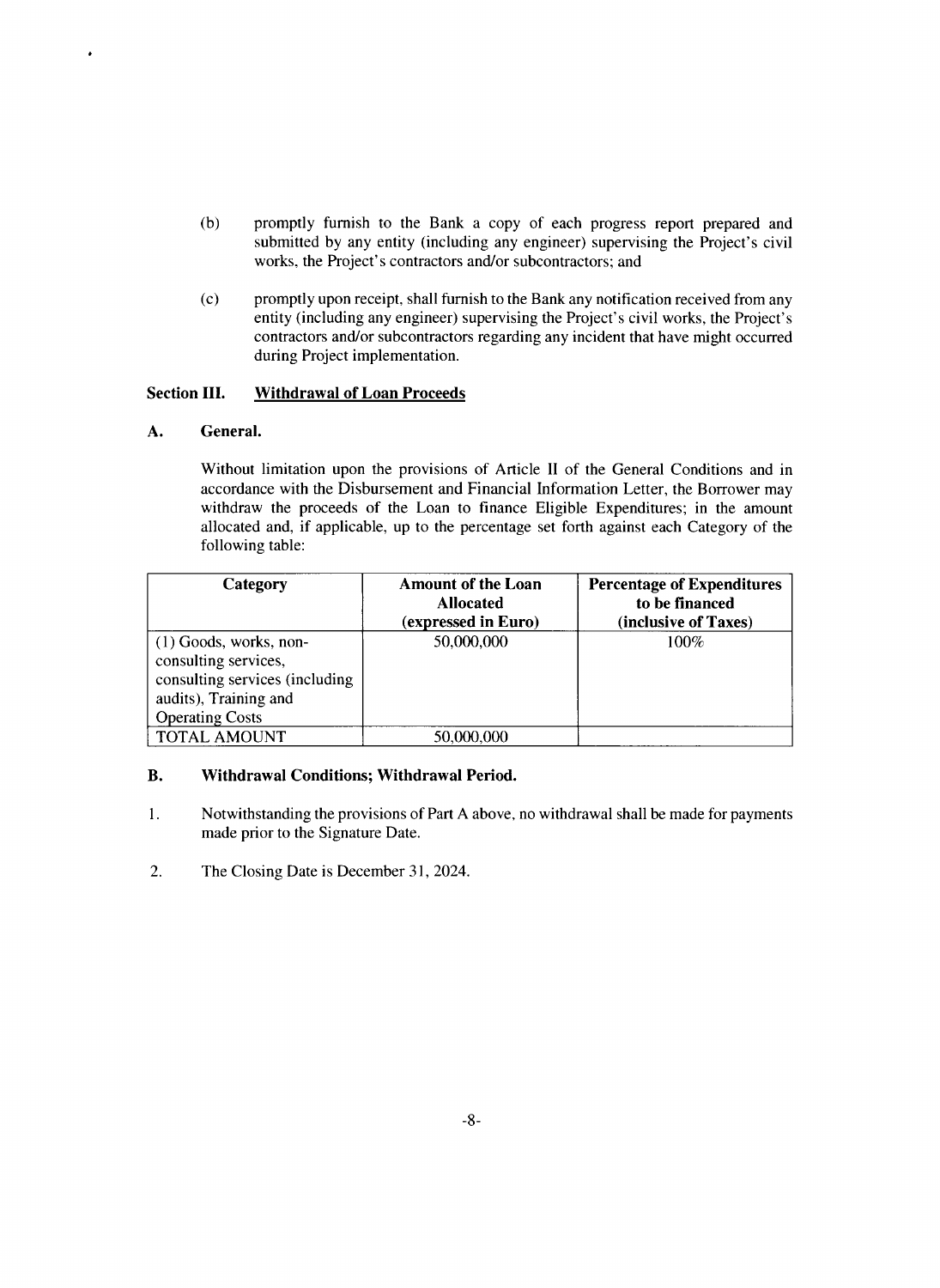## **SCHEDULE 3**

 $\sim$   $\sim$ 

 $\bar{\mathbf{r}}$ 

The following table sets forth the Principal Payment Dates of the Loan and the percentage of the total principal amount of the Loan payable on each Principal Payment Date ("Installment Share").

|  |  |  | <b>Level Principal Repayments</b> |
|--|--|--|-----------------------------------|
|--|--|--|-----------------------------------|

| <b>Principal Payment Date</b> | <b>Installment Share</b> |
|-------------------------------|--------------------------|
| On each May 1 and November 1  |                          |
| Beginning November 1, 2024    |                          |
| through May $1, 2026$         | 25%                      |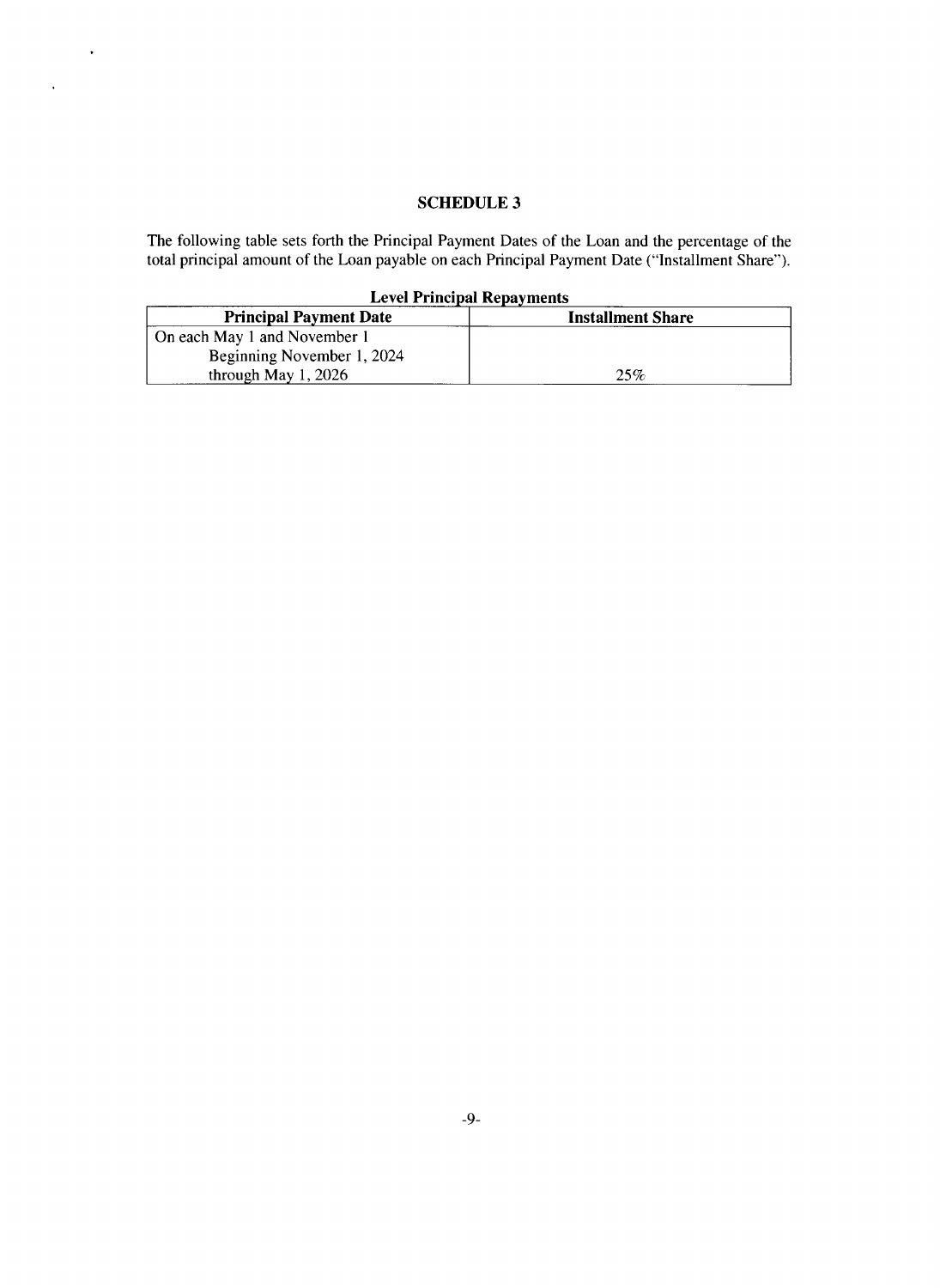#### **APPENDIX**

#### **Definitions**

- 1. "Anti-Corruption Guidelines" means, for purposes of paragraph **5** of the Appendix to the General Conditions, the "Guidelines on Preventing and Combating Fraud and Corruption in Projects Financed **by** IBRD Loans and **IDA** Credits and Grants", dated October **15, 2006** and revised in January 2011 and as of July **1, 2016.**
- 2. "Category" means a category set forth in the table in Section **III.A** of Schedule 2 to this Agreement.
- **3. "DES"** means Department for Emergency Situations established under the Borrower's Ministry of Internal Affairs pursuant to the Borrower's Emergency Ordinance 1/2014 regarding measures in emergency situation management and amending the Emergency Ordinance No. 21/2004 regarding the National System for emergency situations management, or its successor thereof.
- 4. **"EHS** Guidelines" means the World Bank Group Environmental, Health and Safety Guidelines published on www.ifc.org/ehsguidelines, as said guidelines are updated from time to time.
- **5.** "Environmental Impact Assessment" or **"EIA"** means the document to be prepared and adopted **by** the Borrower, through **GIES,** disclosed in-country prior to the initiation of works setting out details of potential environmental risks, and adverse impacts associated with any Project activities, together with an environmental management plan defining measures to manage such risks and impacts, and including any schedules to such assessment, and as such assessment may be amended **by** the Borrower from time to time, with the prior written approval of Bank.
- **6.** "Environmental and Social Management Framework" or "ESMF' means the plan prepared and adopted **by** the Borrower, through **GIES** dated May 22, **2018,** disclosed in-country, and the Bank's website on May **29, 2018,** setting out the modalities to be followed in assessing the potential adverse environmental and social impacts of Project activities including impacts and the measures to be taken to offset, reduce or mitigate such adverse impacts, as well as for the preparation of environmental and social management plans, as such framework may be amended **by** the Borrower, from time to time, with the prior written agreement of the Bank.
- **7.** "Environmental and Social Management Plans" or "ESMPs" means the site-specific plans prepared **by** the Borrower during the implementation of the Project, all in a manner acceptable to the Bank adopted **by** the Borrower, and disclosed in-country, setting out details of the specific actions and environmental and social protection measures in respect of the Project, including for chance finding of cultural property and potential direct and indirect environmental and social impacts from the carrying out of the Project, recommendation of mitigation measures for each negative impact identified, as well as measures for enhancing each identified positive impact, along with the procedural and institutional measures needed to implement such actions, measures and policies, including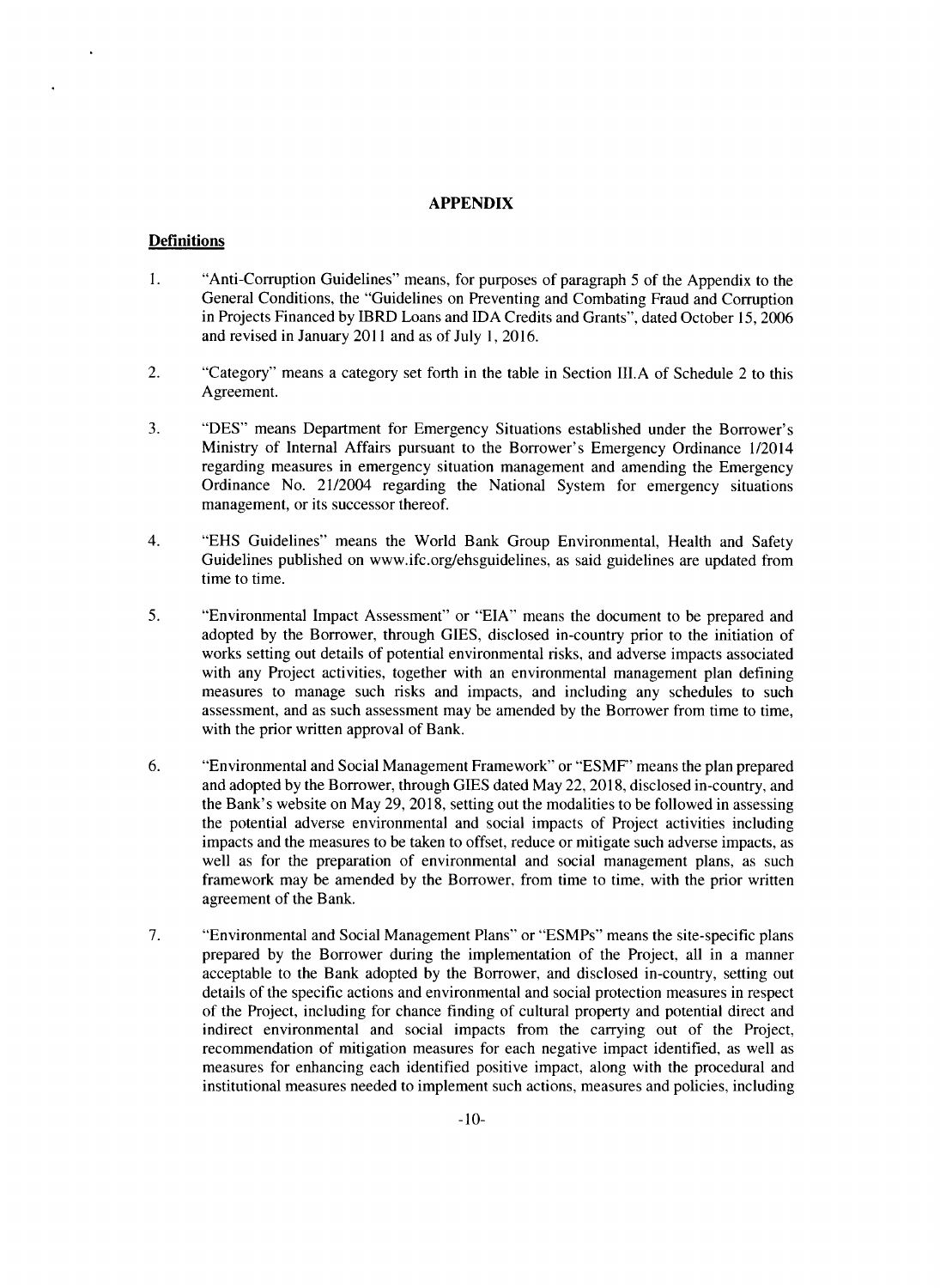any schedules to such plans, and as such plan may be amended **by** the Borrower from time to time, with the prior written approval of the Bank.

- **8.** "General Conditions" means the "International Bank for Reconstruction and Development General Conditions for IBRD Financing, Investment Project Financing", dated July 14, **2017.**
- **9. "GIES"** means General Inspectorate for Emergency Situations, established under the Borrower's Ministry of Internal Affairs pursuant to the Borrower's Ordinance No. **88/2001** regarding the establishment, organization and functioning of the community public services for emergency situations, as subsequently amended, or its successor thereof.
- **10.** "MOIA" means the Borrower's Ministry of Internal Affairs or its successor thereof.
- **11.** "MOPF" means the Borrower's Ministry of Public Finance or its successor thereof.
- 12. "Operating Costs" means expenditures incurred **by PIU** and **PCU** on the account of the Project implementation, such as: office supplies, utilities, bank charges, communication tools, advertisement fees translation and interpretation services, transportation, travel costs, car rental and fuel costs, office rental and maintenance, moving expenses, equipment maintenance and repair, printing and publications, and per diem allowances and accommodation costs for **PIU** and **PCU** staff, insurance for goods and salaries for **PIU** and **PCU** staff, including qualified social charges, but excluding salaries for the Borrower's civil servants.
- *13.* "Performance Indicators" means the indicators to be used for purposes of monitoring the progress of the Project agreed between the Borrower and the Bank on May **29, 2018.**
- 14. "Procurement Regulations" means, for purposes of paragraph **85** of the Appendix to the General Conditions, the "World Bank Procurement Regulations for IPF Borrowers", dated July **2016,** revised November **2017.**
- *15.* **"PIU"** means the Borrower's Project Implementation Unit, established and maintained **by** the Borrower, through **GIES** in accordance with Section **I.A.1** of Schedule 2 to this Agreement pursuant to General Inspector Order No. **1512/IG** dated May **29, 2018.**
- **16. "PCU"** means the Borrower's Project Coordination Unit, established and maintained **by** the Borrower, through MOIA in accordance with Section **I.A.2** of Schedule 2 to this Agreement pursuant to Disposition of State Secretary Number **530** dated May **29, 2018.**
- **17.** "Project Operational Manual" or "POM" means the Project Operational Manual prepared **by** the Borrower, through MOIA and **GIES** in accordance with Section I.B. 1 of Schedule 2 to this Agreement and satisfactory to the Bank, setting forth the operational and administrative responsibilities, procedures and rules for the implementation of the Project and including the Environmental and Social Management Framework, the Performance Indicators and the financial management arrangements for the Project, as the same may be amended and supplemented from time to time with the Bank's prior written approval.